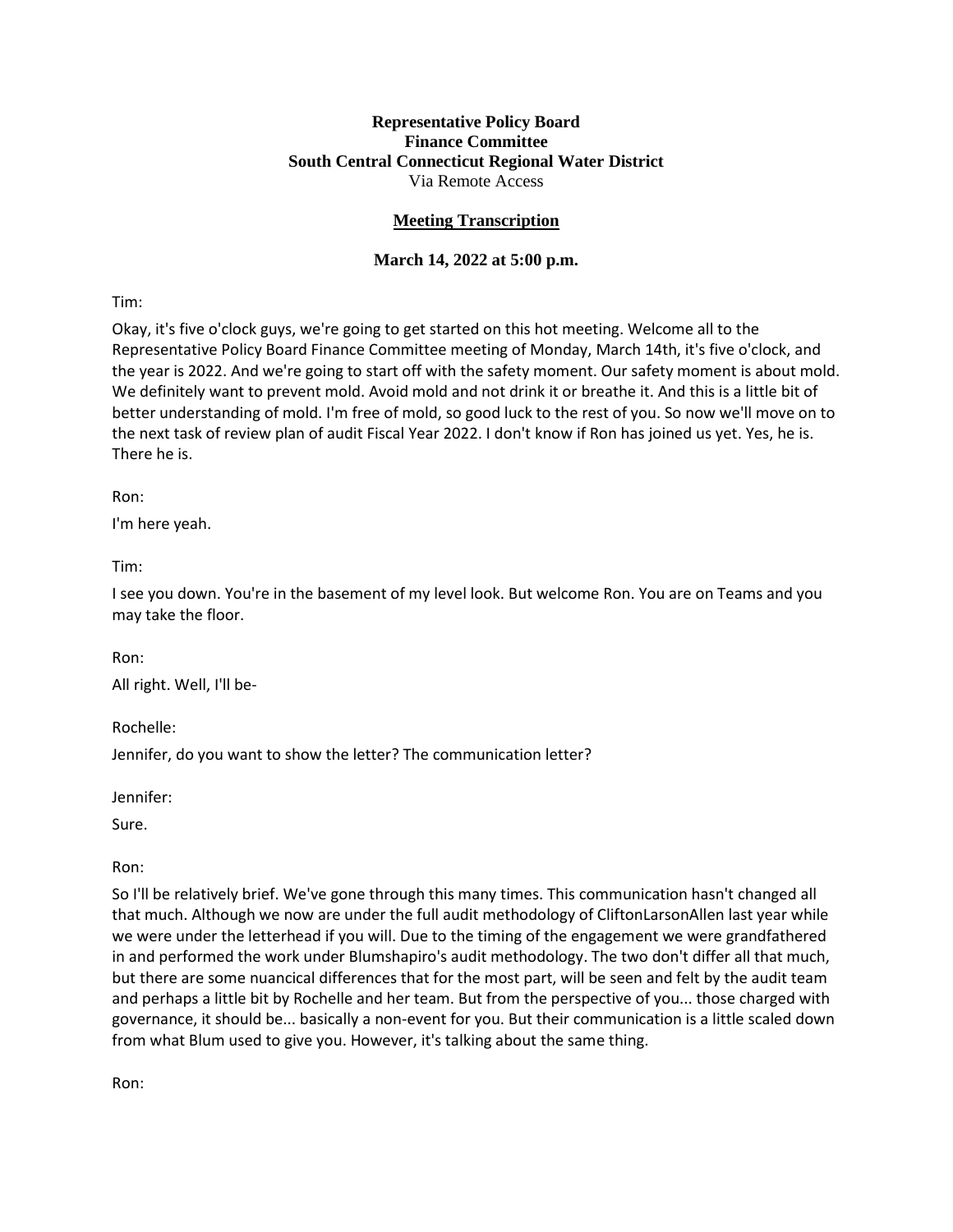So it's primarily just giving an explanation to you as to what our responsibilities as your independent auditors are, relative to governmental auditing standards, relative to the fact that all audits under generally accepted auditing standards are risk-based. So we do perform a risk assessment relative to the internal controls over financial reporting, and try to identify as best we can areas that are susceptible to material misstatement and the financial statements, and we focus our audit... quite a bit of our work within those areas. And that is, and continues to be a continuing responsibility of auditors relative to financial statements.

### Ron:

It also talks about, under governmental auditing standards, our requirements to gain an understanding of your internal controls, to test compliance for material non-compliance. Report any internal control findings, report any compliance findings to you. And so on down the line. Some of the changes that you may see, I've often brought to your attention at this meeting, the fact that if there are any concerns that you have right now currently, while this is one of the times that you can communicate those to us directly relative to, if you have any concerns relative to fraud, or just financial statement reporting issues, or anything of that nature.

### Ron:

This meeting, if nothing else, communicates to you that... it's an open line of communication. You can pick up the phone, you can tell us tonight, you can pick up the phone and call me tomorrow, you can pick up the phone and call me in three weeks. I'm always going to take your call, and any concerns you have, are very important to us. The key here is, we got to be out in front of it, and you've got to be out in front of it if you do have concerns. Because if you do, it's best if we bake that into our audit plan which we're just in the infancy of developing out for the Fiscal '22 audit. If you communicate things that are bothering you to us at the end of the engagement, we either got to circle go back and do more work, or we may have to bypass it, relative to the current year.

## Ron:

So again, just the heads up, I guess, or the communication to you that we're here, if you have any concerns, please do communicate those to us. Then we also... within the context of this communication, provide you with a list of what the upcoming Gatsby standards are and the implementation schedules relative to those standards. There's only one standard that's going to be applicable to the Fiscal '22 audit, which relates to interest cost during a construction period, not a heavy lift, not a big problem. Insofar as it affects the authority next year. There's what? One, two, three, five... I think, five or six new standards that are going to be subject to implementation next year.

#### Ron:

Most of them are relatively easy. However, the least stand is effective next year. And we do believe that that's going to be a heavy lift for all governmental entities. So we're going to start on that process pretty quickly. Probably during the course of this engagement, just trying to design some thoughts and ways to start accumulating the information we're going to need in order to implement the standard effectively. So that's really the summary of what that communication is, and what I'm here on screen, as opposed to in-person, to talk to you today about. So if you have any questions, or any concerns you want to voice to me, I'm going to turn it back to you, and I'm here for as long as you'd like me.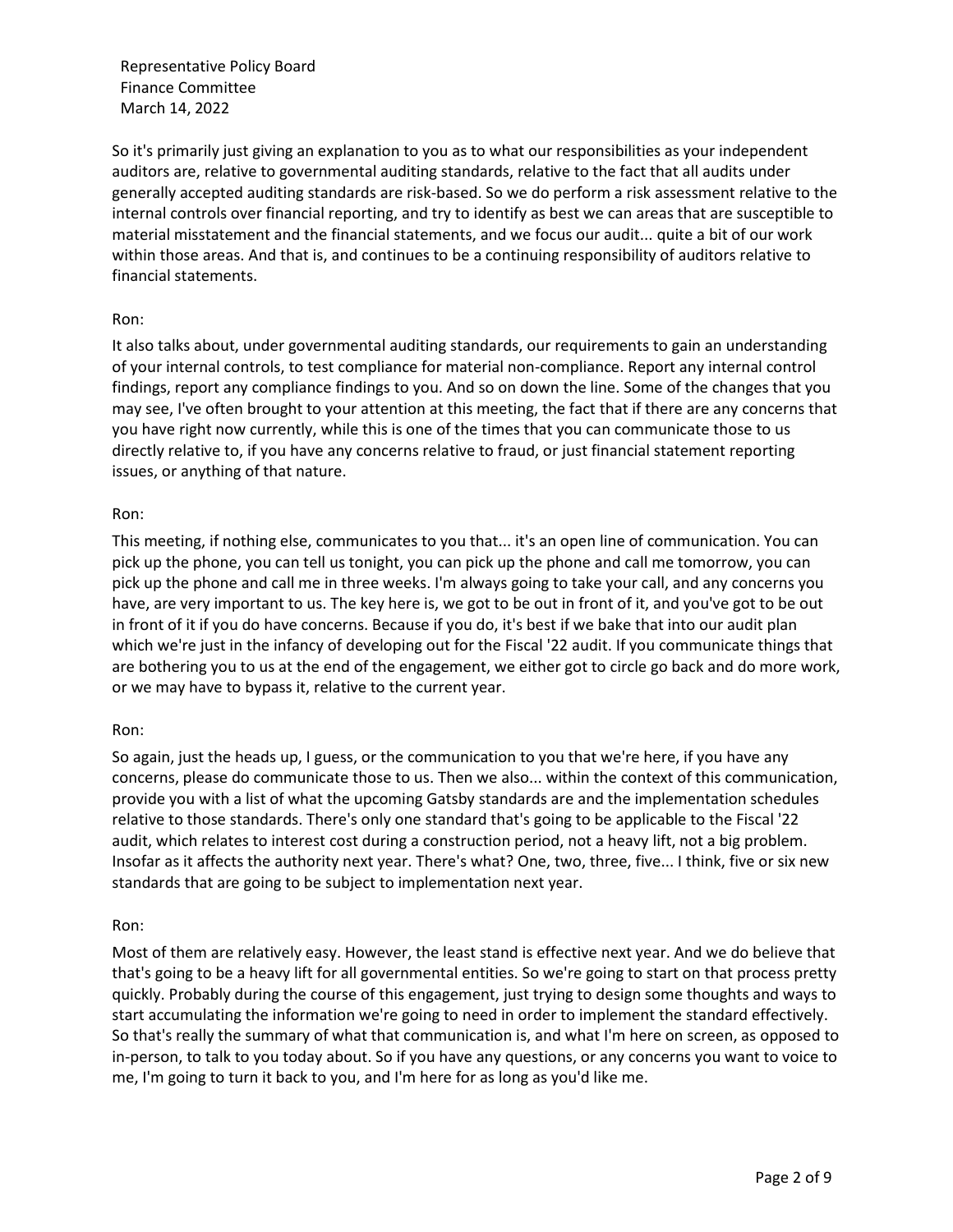Jay :

Same to me.

Tim:

Well, and I have two questions, but I would like anyone to go before me, just speak out and-

Jay :

I have one tip. This is Jay from [Orange 00:08:20]. Have we been that... do you know of subject to any cyberattacks?

Ron:

Not that I am aware of. Nothing has been communicated to us relative to that. I don't know if Rochelle can expand on that or not. Or anybody from management.

Rochelle:

No, we've not been subject to any cyberattacks Jay. We've been good with that.

Jay :

Very good. Okay, thank you.

Tim:

These are mine. Thank you Jay. I know the authority is engaged in other business entities. Interest in them, whatever level of ownership, or just an interest, do the borders in an audit stop with strictly the activities of our books so to speak? Is that a focus area that you go beyond our boundary lines of accountancy?

Rochelle:

It'd be Tim [crosstalk 00:09:28].

Tim:

[crosstalk 00:09:28] you can understand my question, right?

Tom:

Tim maybe I can answer the question. The entity that we acquired is going to be a consolidated entity. So it will actually be on our books.

Tim:

Oh, okay. So it's on our books, and then therefore subjects are the same. And thank you for that Rochelle. The other level of questioning has to do with... do you from audit to audit have an area of focus? And I'm not suggesting that because I ask a question on a certain area you might not target that. But just in general, so that your audit doesn't become perfunctory routine. The general handshake, it's all over, you did great guys. Do you on your own, take a deeper dive into certain areas that are just subject to more concern as you go through an audit?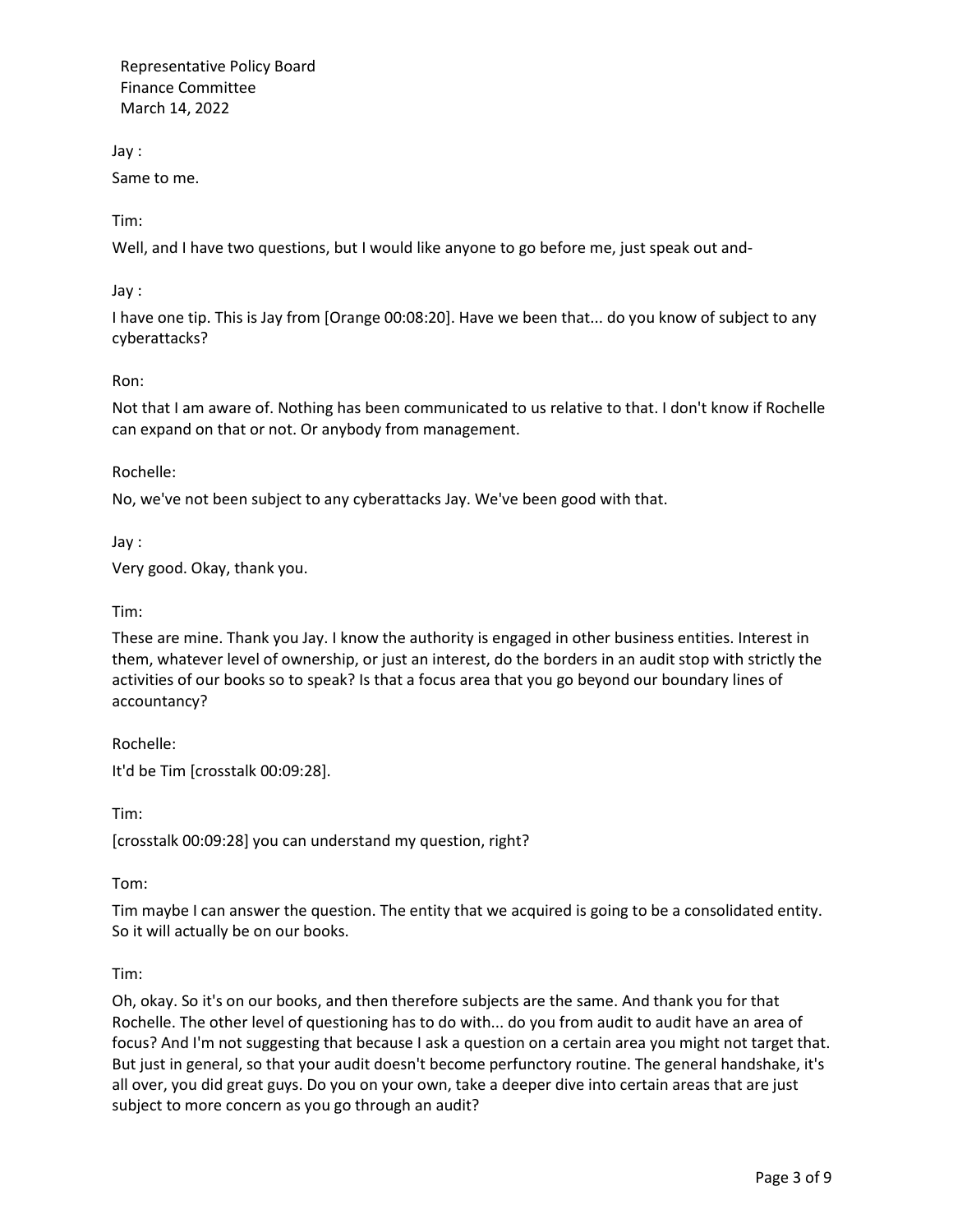## Ron:

Yeah, really Tim that's part of the risk assessment process that we're required to follow. And there are also certain audit areas. One is revenue recognition, and the other has to do with journal entries. The recording of journal entries by management, both of those are considered high risk areas and by standard. And so it's a pretty high hurdle to get over, to get yourself out of an environment where you could consider those to be something other than high risk. So those are always areas of focus relative to journal entries, as they relate to revenue recognition. Your focus tends to be at the end of the year. What's happening during the last month, and then the first and second months of the subsequent year, when journal entries or entries are being posted that relate back to the fiscal year that you're auditing, because that tends to be where... if there is some manipulation of the financial statements, that's where it's occurring.

### Ron:

Relative to revenue wreck, that's across the board the entire fiscal year. We've got to do transaction level testing recalculation. We do predictive analysis relative to revenues just to get ourselves to a high level of comfort, that what is on those financial statements relative to gross revenue is fair and reasonable relative to the authority. And then there are also other areas that they may bounce around. The economy will sometimes percolate some areas up, perhaps a grant program, or some program that you've undertaken. Certainly when you're doing the transaction that you did, that's going to be a high risk area. The recording of that transaction and how it impacts the books.

### Ron:

If other transactions take place between now and the end of the fiscal year, the same thing's going to happen relative to those. And then we also try to bake in... and sometimes it might sound like a little bit of a lame test, but we try to break in something that's totally unpredicted. And it might be as simple as "We're going to test expense requests for reimbursements." so meals and things of that nature. Just to make sure that the control system is being followed, that checks aren't being cut to members of management without appropriate documentation and so on and so forth. So I guess, the global answer is, "Yeah, it does move around." If it is becoming perfunctory, then we're making a mistake as auditors. So we're pretty careful not to allow that to happen.

#### Tim:

Good, good. And I didn't expect much different of an answer, but I think it's a good ask just because your service is important.

#### Ron:

I agree.

## Tim:

Anyone else? Okay. Well, Ron thank you for that and have a ball.

## Ron:

All right. Thanks so much. [inaudible 00:13:49] see you soon.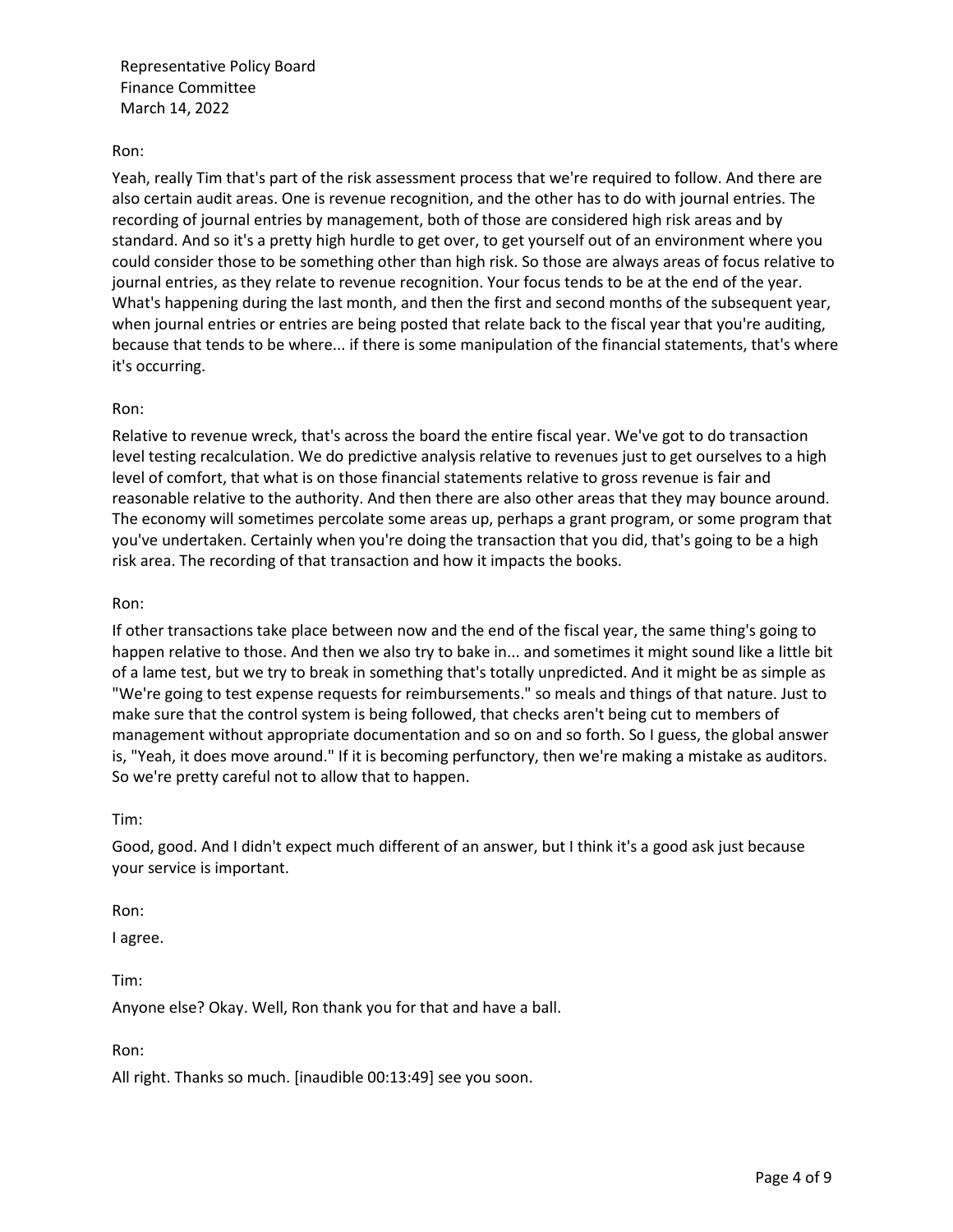Tim:

Thank you.

Mario:

Thank you.

Tom:

Thanks.

Rochelle:

Thanks Ron.

Jay :

Thank you.

Tim:

[inaudible 00:13:54] Ron. Okay guys and girls, we are at our approval of minutes for February 14th, 2022.

Tom:

[crosstalk 00:14:04] move.

Tim:

That was Valentine's Day by the way. We met on Valentine's. Isn't that something else?

Jay :

Second [crosstalk 00:14:10] motion.

Tim:

We have our motion, we have a second. Do we have a second discussion?

Jay:

Yes.

Tim:

Okay all those in two favor of those submitted?

Group:

Aye.

Tim: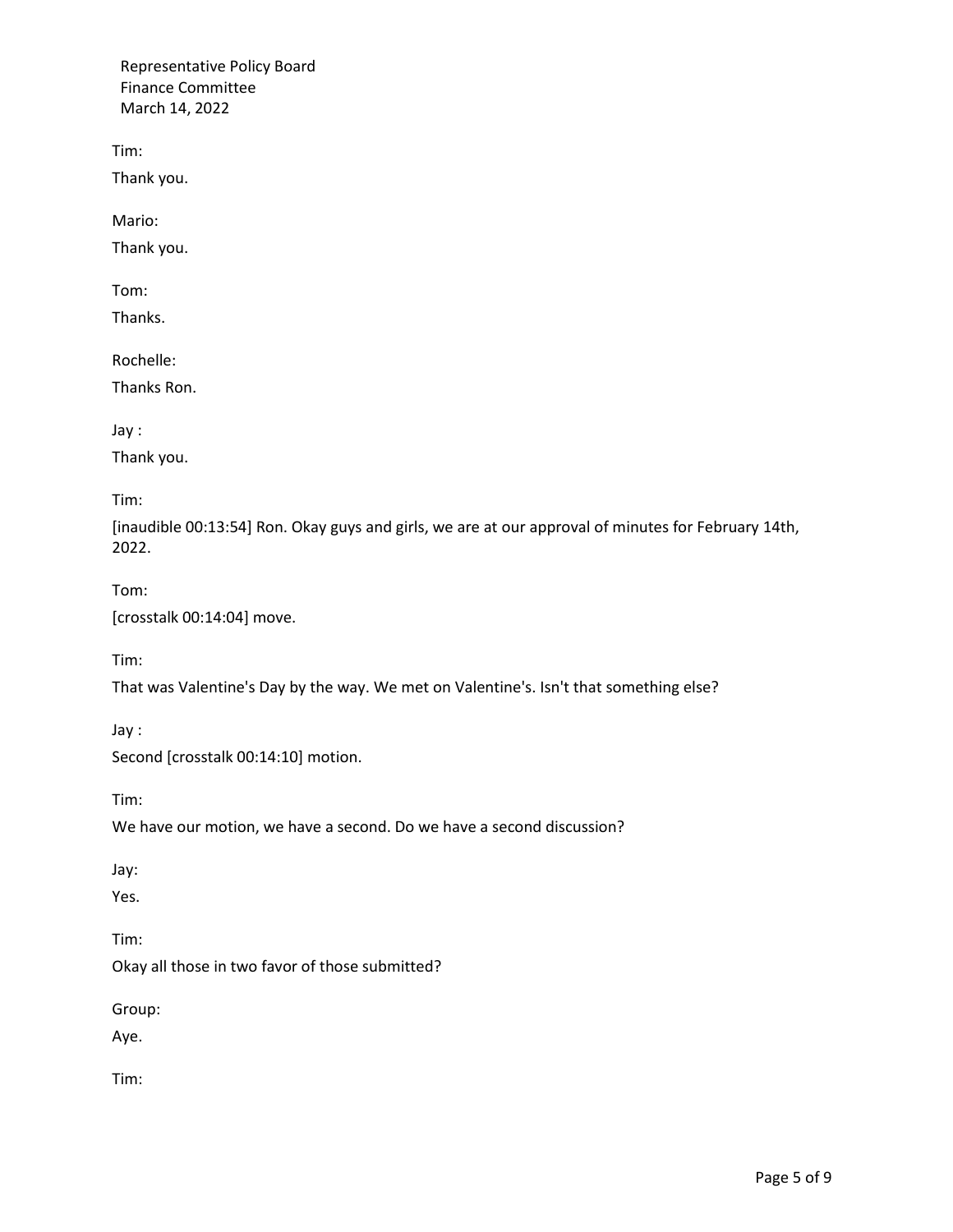Motion carried unanimously, minutes are accepted as... done. Okay, we now go to the quarterly report on RPB approved projects. Rochelle.

Rochelle:

Thank you. And Jennifer, if you can call it up. Thanks. So we actually have a news on the Derby Tank. I'll call her the analyst that was working at Connecticut DEEP to look at the encumbrance on the tank site, has actually put in an email that she does not believe that the site is encumbered. We are expecting a letter from the interim commissioner of DEEP, or the assisting commissioner to more formalize that, and we are expecting that very shortly, and then we can finally get going on the project.

Tom:

Yay.

Rochelle:

So that was good news. So I'm anxiously awaiting the letter.

Tim:

So that doesn't necessarily change any anticipated completion, but it certainly helps with the start. Is that correct? Rochelle?

Rochelle:

Yes, yes.

Tim:

Okay. Okay. Excellent.

Rochelle:

The next item on the list is RTU project. I'm not going to reread what's here, but just to refresh your memory, that this is going to be a DWSRF project. So we should be getting a low cost loan and grant, probably sometime in Fiscal '23, probably the earlier part of Fiscal '23, the expected completion is April of 2022. Sleeping Giant Wellfield Facility Improvement. This is really in its final stages as you can see from the description that was provided. And then the West River Water Treatment Plant Improvement project. This is the large recently approved project. It is now expected to complete in September, 2023. By way of prudence what we did proposed to the authority board and they approved, we did move some three million dollars of Fiscal '22 budget into contingency, because this project has been impacted by supply chain issues. And that way... that's sorted the logistics from a paper work perspective to reserve the money, so the money will be available into Fiscal '23. Any questions on these projects?

Tim:

I don't see any, so I guess we can move along. So here we arrive now at the committee member to attend the meeting on... A, has been changed to the 31st. And that meeting will be attended by myself. So that's an in-person session, which is nice. And so I'll be meeting them in person that morning. And then we are still looking for a volunteer for the Thursday, April 28th meeting of 2022. I don't know if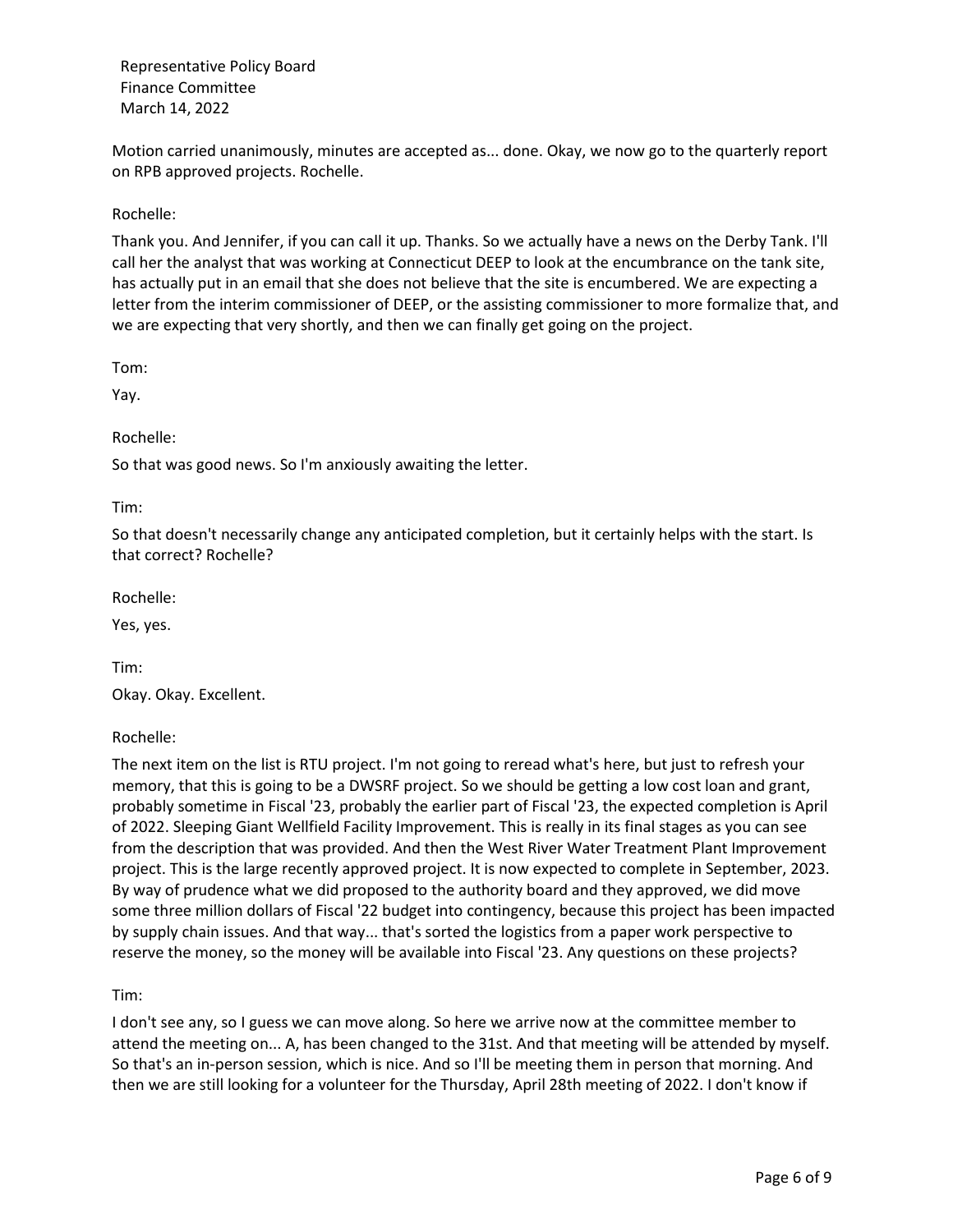anyone's leaping to that, with the capacity to leap. I will attend if necessary. We will not go on unattended.

## Suzanne:

Tim, I just wanted to mention that the meeting on the 31st starts at 9:00 for the RWA, and it includes both the budget and the regular meeting. So I don't know how much of the RPB member... if that's what you're talking about, needs to attend.

Tim:

Oh, okay. So what would you-

Larry:

If I just add that, Suzanne there's been a last minute update, the meeting's actually going to start at 8:30, and we're going to do the budget meeting first, so that Tim, you could plan on joining us about noon. We'll have lunch if you want to do it in-person.

Tim:

Okay. So if I join at noon, I get a lunch out of the deal. Okay, that's great.

Larry:

That's right.

Tim: Okay, that's fine. That's fine.

Larry:

Such a deal. Where could you get that?

Tim:

Yeah. Hey, I miss your lunches. I miss your lunches.

Tim:

This in-person thing is terrific.

Larry:

Yes.

Tim: Nothing like a decent sandwich.

Mario:

There goes the budget.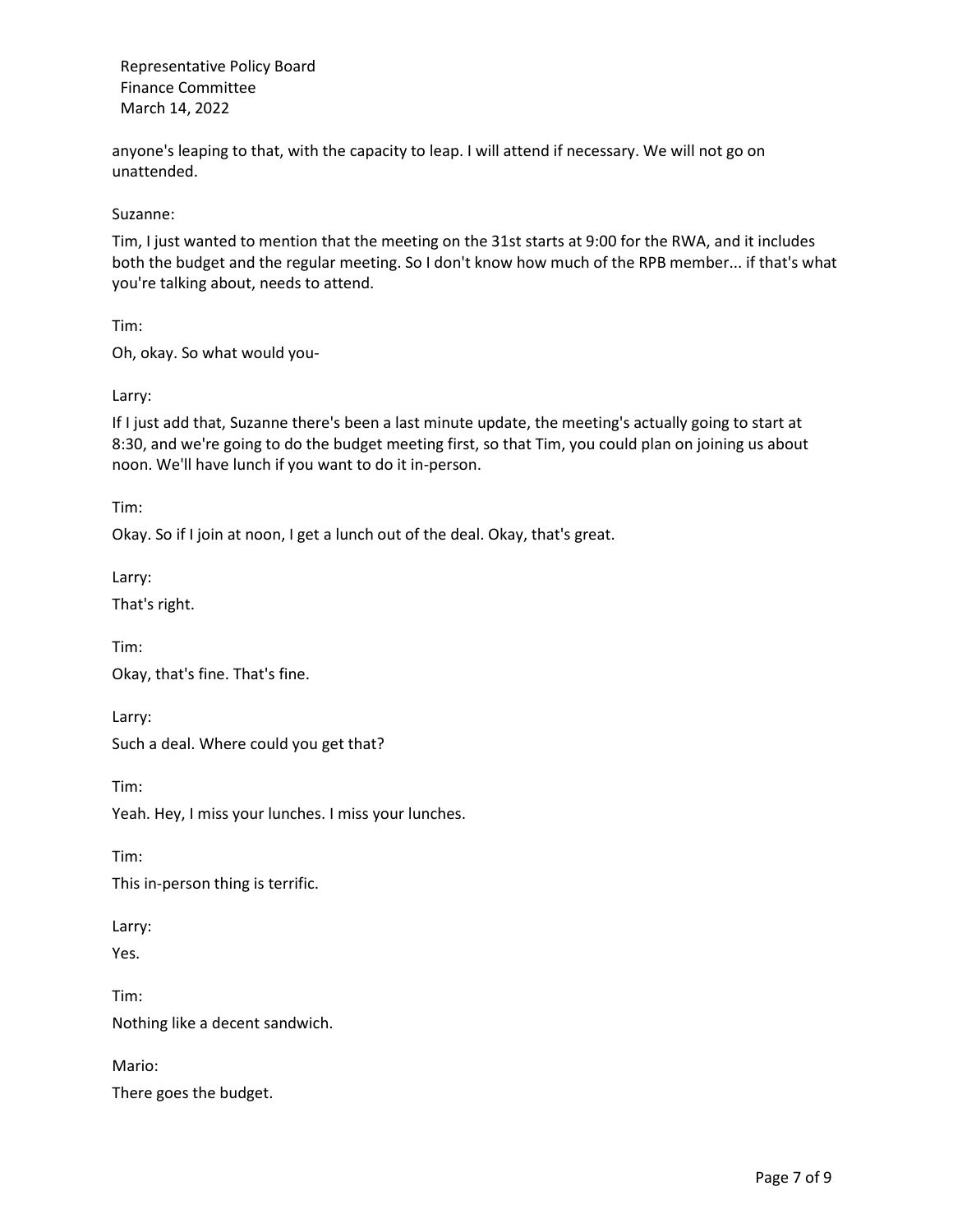Tim: Only if there's cupcakes.

Suzanne:

Well that's why we have to have the budget meeting first.

Tim:

Okay.

Tim:

Great stabilization.

Rochelle:

[crosstalk 00:19:18] cause a draw. Right?

Tim:

Okay. So we are back to that quandary about the April 28th. I don't know if any members had an opportunity to think about it. But if not, you can put me down for that and I'll stay in it for that if necessary. No problem at all. Okay, so we move along to new business, I'm not certain there is any, but if anyone has something to shout about, maybe now's the time to do it. And we can say yes or no. Any new business?

## Mario:

Tim if I could just... hopefully everyone got a copy of the email I sent out to the RPB about how we're going to handle the commercial enterprises, as part of the budget presentation. I appreciate Rochelle and Larry having their arms twisted so that we can do that, with the full RPB. And also we'd have any executive session. So if Rochelle is the one who's fielding the questions and she feels, "Oh, this is something we need to go to executive session." We'll just hold those for the end of the meeting and people who want to continue on will stay for the executive session and those who want to leave can leave. So hopefully that provides the flexibility that everyone is looking for, so that we can cover the big picture stuff in open session. And then if need be, we can go into an executive session at the end of the meeting to cover some of the other details. So-

Tim:

Mario, as long as you're on... I know this isn't new business, but you're here, so I'm going to ask. Our regular meetings, when do you anticipate the RPB meetings being able to go to something other than the hybrid, but certainly in-person?

Mario:

I'm thinking April.

Tim: April you're thinking? Okay.